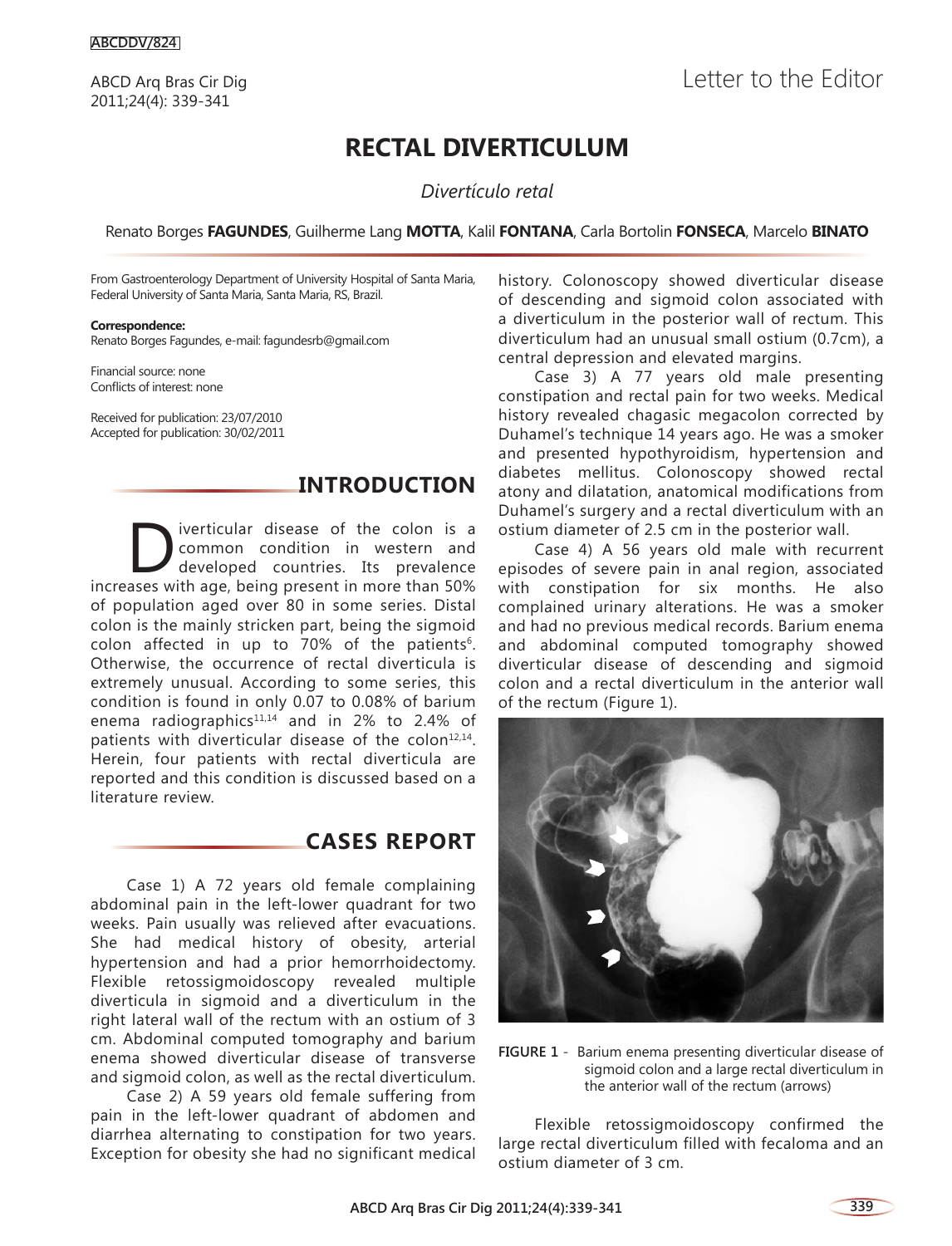A pelvic ultrasound showed that the rectal diverticulum was 5.3 cm wide and it was compressing the bladder (Figure 2).



**FIGURE 2** - Pelvic ultrasound showing the 5.3 cm diameter rectal diverticulum compressing the bladder

The patient underwent surgery and a single diverticulectomy was performed. Analysis of the resected diverticula revealed normal colonic tissue. One year and six months after diverticulectomy the patient was totally asymptomatic.

### **DISCUSSION**

Rectal diverticula are rare. Most cases are asymptomatic and the finding is incidental. The true prevalence of this condition is hard to define. In a 4.854 barium enema, Walstad et al.<sup>14</sup> found 0.08% of prevalence in all exams. Other series revealed a prevalence of 2% to 2.4% in patients with diverticular disease of the colon $12,14$ . The most affected age group is from 55 to 85 years, and male patients are three times more affected<sup>1</sup>. The ten years prevalence of rectal diverticula in authors endoscopy unit is 0.15% of all colonoscopies, and 0.74% in patients with colonic diverticulosis.

Theories to explain the low prevalence of the rectum diverticula have been proposed. Anatomical disposition of the muscle layers on the rectum, especially in the anterior and posterior walls, promoting a major resistance to intraluminal variations could justify the lower prevalence of this condition compared to colonic diverticulosis<sup>15</sup>. Less intense rectal pressure and lesser peristaltic movements than sigmoid could be other reason to this low prevalence<sup>1,3</sup>. A report of rectal diverticulum in a newborn raises the possibility of this condition being congenital. This congenital theory is reinforced by the similarity with the diverticular form of the congenital duplication of the rectum<sup>7</sup>.

Rectal diverticula generally are unique, but cases of three diverticula in the same rectum have been reported<sup>1</sup>. In most cases the ostium diameter is 2 cm or more, while colonic diverticula generally present smaller ostium diameters ranging from 0.5 to  $1.0 \text{ cm}^{1,10}$ . In contrast to colonic diverticulum, rectum diverticulum contains all wall layers; therefore it is considered a true diverticulum<sup>4</sup>. Usually rectal diverticulum is presented at endoscopic examination as a large ostium with communication to the rectum lumen in the lateral walls of the rectum<sup>9,11,12,14</sup>. They are often associated with diverticulosis and patient complaints are usually due to the colonic disease<sup>10</sup>. These four patients had diverticular disease of colon with the sigmoid affected in all cases.

Diverticula may manifest as diverticulitis, infections, ulceration, perforation, fistula, prolapse or perineal mass<sup>14</sup>. Diverticulitis occurs due to fecal impaction, trauma or other irritants. Infection leads to abscess formation if not treated properly. Perforation may occur, however it is less troublesome when compared with perforation of the colonic diverticula because they are located underneath the peritoneal reflection $1,8$ . Both infection and perforation may result in fistula<sup>7</sup>. Large abnormal diverticula may prolapse through the anus or produce a perineal mass that enlarges during evacuation<sup>2,5</sup>. In this series, one patient presented rectal diverticulum with recurrent diverticulitis. The large fecaloma inside the diverticulum was the possible explanation for diverticulitis. This patient also had recurrent urinary changes caused by bladder compression as demonstrated by ultrasound.

Some factors such as obesity, constipation and recurrent fecal impaction are associated with the presence of rectal diverticula probably because those conditions could increase rectal pressure. However, Martinez et al studied patients with rectal diverticula with anorectal manometry and found no changes in normal-pattern of the sphincter pressures, rectal sensitivity or complacence. Absence of supportive structures as coccyx, rectal infections or trauma, hemorrhoids, muscular atrophy or degenerative genetic anomalies are also considered risk factor for the occurrence of rectal diverticulum<sup>8,14,15</sup>.

Usually rectal diverticula need no surgical treatment since most cases are asymptomatic. Periodic follow-up is recommended due to possible metaplastic and posterior malignancy changes in the mucosa<sup>2,3,14</sup>.

Surgical intervention is reserved to symptomatic diverticulum or complications. The approach depends on the gravity or extension of the